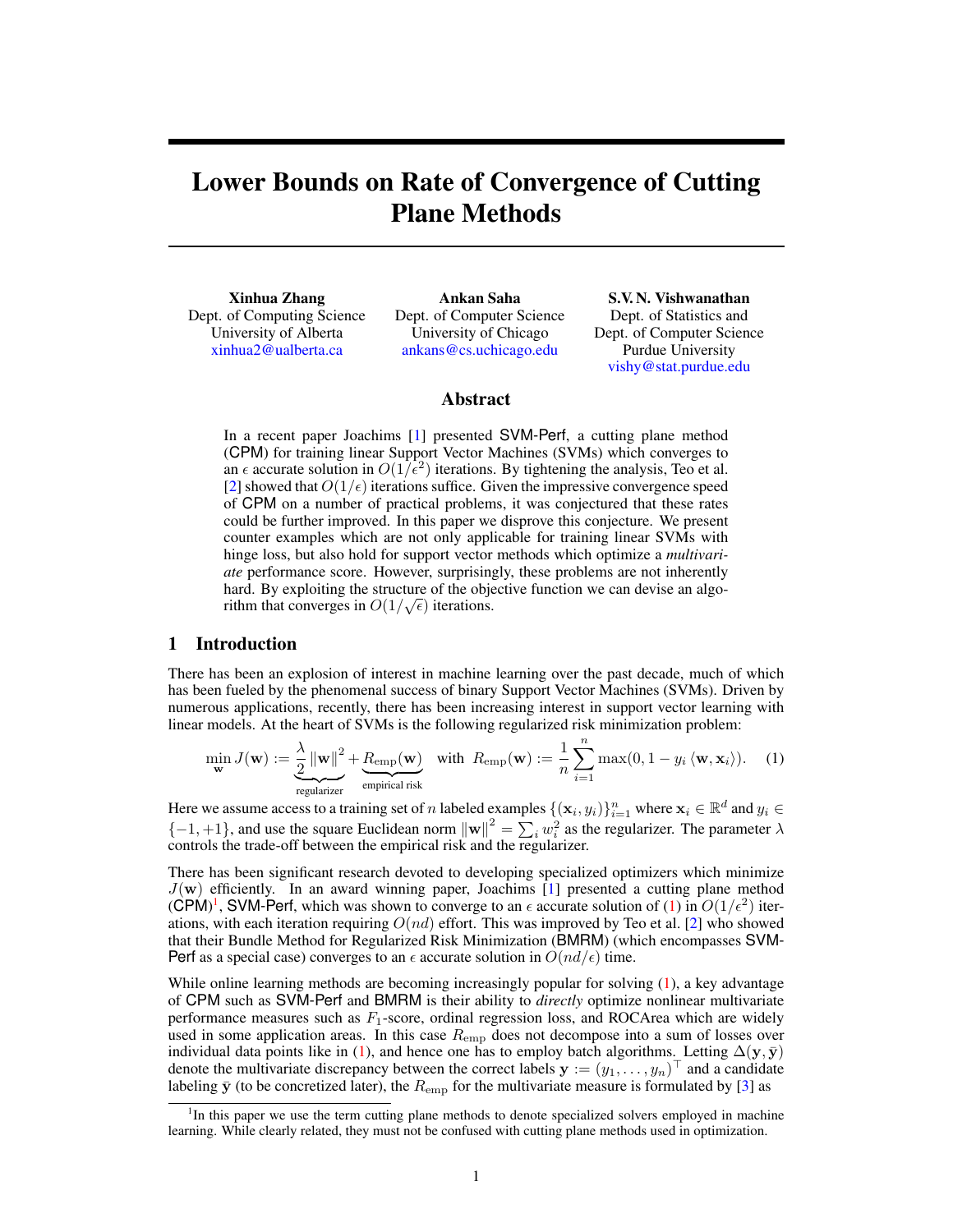$$
R_{\text{emp}}(\mathbf{w}) = \max_{\bar{\mathbf{y}} \in \{-1,1\}^n} \left[ \Delta(\mathbf{y}, \bar{\mathbf{y}}) + \frac{1}{n} \sum_{i=1}^n \langle \mathbf{w}, \mathbf{x}_i \rangle (\bar{y}_i - y_i) \right].
$$
 (2)

In another award winning paper by Joachims [3], the regularized risk minimization problems corresponding to these measures are optimized by using a CPM.

Given the widespread use of CPM in machine learning, it is important to understand their convergence guarantees in terms of the upper and lower bounds on the number of iterations needed to converge to an  $\epsilon$  accurate solution. The tightest,  $O(1/\epsilon)$ , upper bounds on the convergence speed of CPM is due to Teo et al. [2], who analyzed a restricted version of BMRM which only optimizes over one dual variable per iteration. However, on practical problems the observed rate of convergence is significantly faster than predicted by theory. Therefore, it had been conjectured that the upper bounds might be further tightened via a more refined analysis. In this paper we construct counter examples for both decomposable  $R_{\text{emp}}$  like in equation (1) and non-decomposable  $R_{\text{emp}}$ like in equation (2), on which CPM requires  $\Omega(1/\epsilon)$  iterations to converge, thus disproving this conjecture<sup>2</sup>. We will work with BMRM as our prototypical CPM. As Teo et al. [2] point out, BMRM includes many other CPM such as SVM-Perf as special cases.

Our results lead to the following natural question: Do the lower bounds hold because regularized risk minimization problems are fundamentally hard, or is it an inherent limitation of CPM? In other words, to solve problems such as (1), does there exist a solver which requires less than  $O(nd/\epsilon)$ effort (better in  $n, d$  *and*  $\epsilon$ )? We provide partial answers. To understand our contribution one needs to understand the two standard assumptions that are made when proving convergence rates:

- A1: The data points  $x_i$  lie inside a  $L_2$  (Euclidean) ball of radius R, that is,  $\|\mathbf{x}_i\| \leq R$ .
- A2: The subgradient of  $R_{\text{emp}}$  is bounded, *i.e.*, at any point w, there exists a subgradient g of  $R_{\text{emp}}$  such that  $\|\mathbf{g}\| \leq G < \infty$ .

Clearly assumption  $\mathbf{A1}$  is more restrictive than  $\mathbf{A2}$ . By adapting a result due to [6] we show that one Clearly assumption A1 is more restrictive than A2. By adapting a result due to [o] we show that one can devise an  $O(nd/\sqrt{\epsilon})$  algorithm for the case when assumption A1 holds. Finding a fast optimizer under assumption A2 remains an open problem.

**Notation:** Lower bold case letters (*e.g.*,  $w$ ,  $\mu$ ) denote vectors,  $w_i$  denotes the *i*-th component of w, 0 refers to the vector with all zero components,  $e_i$  is the *i*-th coordinate vector (all 0's except 1 at the *i*-th coordinate) and  $\Delta_k$  refers to the k dimensional simplex. Unless specified otherwise,  $\langle \cdot, \cdot \rangle$  denotes the Euclidean dot product  $\langle \mathbf{x}, \mathbf{w} \rangle = \sum_i x_i w_i$ , and  $||\cdot||$  refers to the Euclidean norm  $\|\mathbf{w}\| := (\langle \mathbf{w}, \mathbf{w} \rangle)^{1/2}$ . We denote  $\overline{\mathbb{R}} := \mathbb{R} \cup \{\infty\}$ , and  $[t] := \{1, \dots, t\}$ .

Our paper is structured as follows. We briefly review BMRM in Section 2. Two types of lower bounds are subsequently defined in Section 3, and Section 4 contains descriptions of various counter examples that we construct. In Section 5 we describe an algorithm which provably converges to an  $\epsilon$  accurate solution of (1) in  $O(1/\sqrt{\epsilon})$  iterations under assumption **A1**. The paper concludes with a discussion and outlook in Section 6. Technical proofs and a ready reckoner of the convex analysis concepts used in the paper can be found in [7, Appendix A].

### 2 BMRM

At every iteration, BMRM replaces  $R_{\text{emp}}$  by a piecewise linear lower bound  $R_k^{\text{cp}}$  and optimizes [2]

$$
\min_{\mathbf{w}} J_k(\mathbf{w}) := \frac{\lambda}{2} \|\mathbf{w}\|^2 + R_k^{\rm cp}(\mathbf{w}), \quad \text{where } R_k^{\rm cp}(\mathbf{w}) := \max_{1 \le i \le k} \langle \mathbf{w}, \mathbf{a}_i \rangle + b_i,
$$
 (3)

to obtain the next iterate  $w_k$ . Here  $a_i \in \partial R_{emp}(w_{i-1})$  denotes an arbitrary subgradient of  $R_{emp}$ at  $w_{i-1}$  and  $b_i = R_{emp}(w_{i-1}) - \langle w_{i-1}, a_i \rangle$ . The piecewise linear lower bound is successively tightened until the gap

$$
\epsilon_k := \min_{0 \le t \le k} J(\mathbf{w}_t) - J_k(\mathbf{w}_k)
$$
\n(4)

falls below a predefined tolerance  $\epsilon$ .

Since  $J_k$  in (3) is a convex objective function, one can compute its dual. Instead of minimizing  $J_k$ with respect to w one can equivalently maximize the dual  $[2]$  over the k dimensional simplex:

$$
D_k(\boldsymbol{\alpha}) = -\frac{1}{2\lambda} ||A_k \boldsymbol{\alpha}||^2 + \langle \mathbf{b}_k, \boldsymbol{\alpha} \rangle, \quad \text{where} \quad \boldsymbol{\alpha} \in \Delta_k,
$$
 (5)

<sup>2</sup>Because of the specialized nature of these solvers, lower bounds for *general* convex optimizers such as those studied by Nesterov [4] and Nemirovski and Yudin [5] do not apply.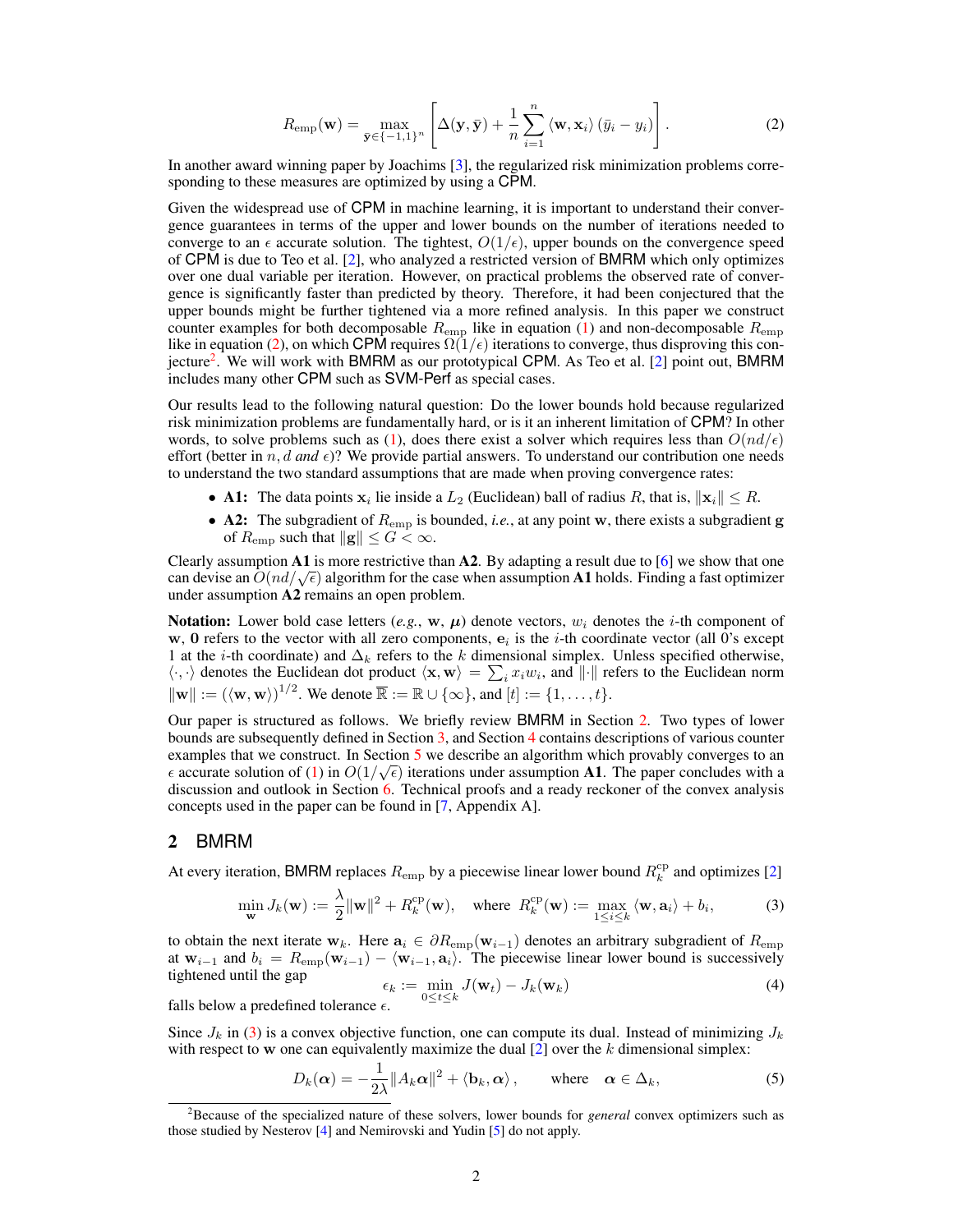| <b>Algorithm 1: qp-bmrm:</b> solving the inner loop<br>of BMRM exactly via full QP.                                                                                   | Algorithm 2: Is-bmrm: solving the inner loop<br>of BMRM approximately via line search.                                                                   |  |  |
|-----------------------------------------------------------------------------------------------------------------------------------------------------------------------|----------------------------------------------------------------------------------------------------------------------------------------------------------|--|--|
| <b>Require:</b> Previous subgradients $\{a_i\}_{i=1}^k$ and                                                                                                           | <b>Require:</b> Previous subgradients $\{a_i\}_{i=1}^k$ and                                                                                              |  |  |
| intercepts ${b_i}_{i=1}^k$ .                                                                                                                                          | intercepts ${b_i}_{i=1}^k$ .                                                                                                                             |  |  |
| 1: Set $A_k := (\mathbf{a}_1, \dots, \mathbf{a}_k)$ , $\mathbf{b}_k := (b_1, \dots, b_k)^\top$ .                                                                      | 1: Set $A_k := (\mathbf{a}_1, \dots, \mathbf{a}_k)$ , $\mathbf{b}_k := (b_1, \dots b_k)^\top$ .                                                          |  |  |
|                                                                                                                                                                       | 2: Set $\alpha(\eta) := (\eta \alpha_{k-1}^\top, 1 - \eta)^\top$ .                                                                                       |  |  |
| 2: $\alpha_k \leftarrow \operatorname{argmax} \left\{ -\frac{1}{2\lambda}   A_k \alpha  ^2 + \langle \alpha, \mathbf{b}_k \rangle \right\}.$<br>$\alpha \in \Delta_k$ | 3: $\eta_k \leftarrow \arg\max\left\{\frac{-1}{2\lambda}   A_k \alpha(\eta)  ^2 + \langle \alpha(\eta), \mathbf{b}_k \rangle \right\}.$<br>$n \in [0,1]$ |  |  |
|                                                                                                                                                                       | 4: $\alpha_k \leftarrow (\eta_k \alpha_{k-1}^\top, 1 - \eta_k)^\top$ .                                                                                   |  |  |
| 3: return $\mathbf{w}_k = -\lambda^{-1} A_k \alpha_k$ .                                                                                                               | 5: return $\mathbf{w}_k = -\lambda^{-1} A_k \alpha_k$ .                                                                                                  |  |  |

and set  $\alpha_k = \argmax_{\alpha \in \Delta_k} D_k(\alpha)$ . Note that  $A_k$  and  $b_k$  in (5) are defined in Algorithm 1. Since maximizing  $D_k(\alpha)$  is a quadratic programming (QP) problem, we call this algorithm qp-bmrm. Pseudo-code can be found in Algorithm 1.

Note that at iteration k the dual  $D_k(\alpha)$  is a QP with k variables. As the number of iterations increases the size of the QP also increases. In order to avoid the growing cost of the dual optimization at each iteration, [2] proposed using a one-dimensional line search to calculate an approximate maximizer  $\alpha_k$  on the line segment  $\{(\eta \alpha_{k-1}^{\top},(1-\eta))^{\top} : \eta \in [0,1]\}$ , and we call this variant **S-bmrm**. Pseudocode can be found in Algorithm 2. We refer the reader to [2] for details.

Even though qp-bmrm solves a more expensive optimization problem  $D_k(\alpha)$  per iteration, Teo et al. [2] could only show that both variants of BMRM converge at  $O(1/\epsilon)$  rates:

**Theorem 1** ([2]) *Suppose assumption* A2 *holds. Then for any*  $\epsilon < 4G^2/\lambda$ , *both* **ls-bmrm** *and* **qp**bmrm *converge to an*  $\epsilon$  *accurate solution of* (1) *as measured by* (4) *after at most the following number of steps:*

$$
\log_2 \frac{\lambda J(\mathbf{0})}{G^2} + \frac{8G^2}{\lambda \epsilon} - 1.
$$

**Generality of BMRM** Thanks to the formulation in (3) which only uses  $R_{\text{emp}}$ , BMRM is applicable to a wide variety of  $R_{\text{emp}}$ . For example, when used to train binary SVMs with  $R_{\text{emp}}$  specified by (1), it yields exactly the SVM-Perf algorithm [1]. When applied to optimize the multivariate score, *e.g.*  $F_1$ -score with  $R_{\text{emp}}$  specified by (2), it immediately leads to the optimizer given by [3].

### 3 Upper and Lower Bounds

Since most rates of convergence discussed in the machine learning community are upper bounds, it is important to rigorously define the meaning of a lower bound with respect to  $\epsilon$ , and to study its relationship with the upper bounds. At this juncture it is also important to clarify an important technical point. Instead of minimizing the objective function  $J(w)$  defined in (1), if we minimize a scaled version  $cJ(\mathbf{w})$  this scales the approximation gap (4) by c. Assumptions such as **A1** and **A2** fix this degree of freedom by bounding the scale of the objective function.

Given a function  $f \in \mathcal{F}$  and an optimization algorithm A, suppose  $\{w_k\}$  are the iterates produced by the algorithm A when minimizing f. Define  $T(\epsilon; f, A)$  as the first step index k when  $w_k$  becomes an  $\epsilon$  accurate solution<sup>3</sup>:

$$
T(\epsilon; f, A) = \min \{ k : f(\mathbf{w}_k) - \min_{\mathbf{w}} f(\mathbf{w}) \le \epsilon \}.
$$
 (6)

Upper and lower bounds are both properties for a pair of F and A. A function  $g(\epsilon)$  is called *an* upper bound of  $(\mathcal{F}, A)$  if for all functions  $f \in \mathcal{F}$  and all  $\epsilon > 0$ , it takes at most order  $g(\epsilon)$  steps for A to reduce the gap to less than  $\epsilon$ , *i.e.*,

(UB) 
$$
\forall \epsilon > 0, \forall f \in \mathcal{F}, T(\epsilon; f, A) \le g(\epsilon). \tag{7}
$$

On the other hand, lower bounds can be defined in two different ways depending on how the above two universal qualifiers are flipped to existential qualifiers.

 $3$  The initial point also matters, as in the best case we can just start from the optimal solution. Thus the quantity of interest is actually  $T(\epsilon; f, A) := \max_{\mathbf{w}_0} \min\{k : f(\mathbf{w}_k) - \min_{\mathbf{w}} f(\mathbf{w}) \leq \epsilon,$  starting point being  $\mathbf{w}_0$ . However, without loss of generality we assume some pre-specified way of initialization.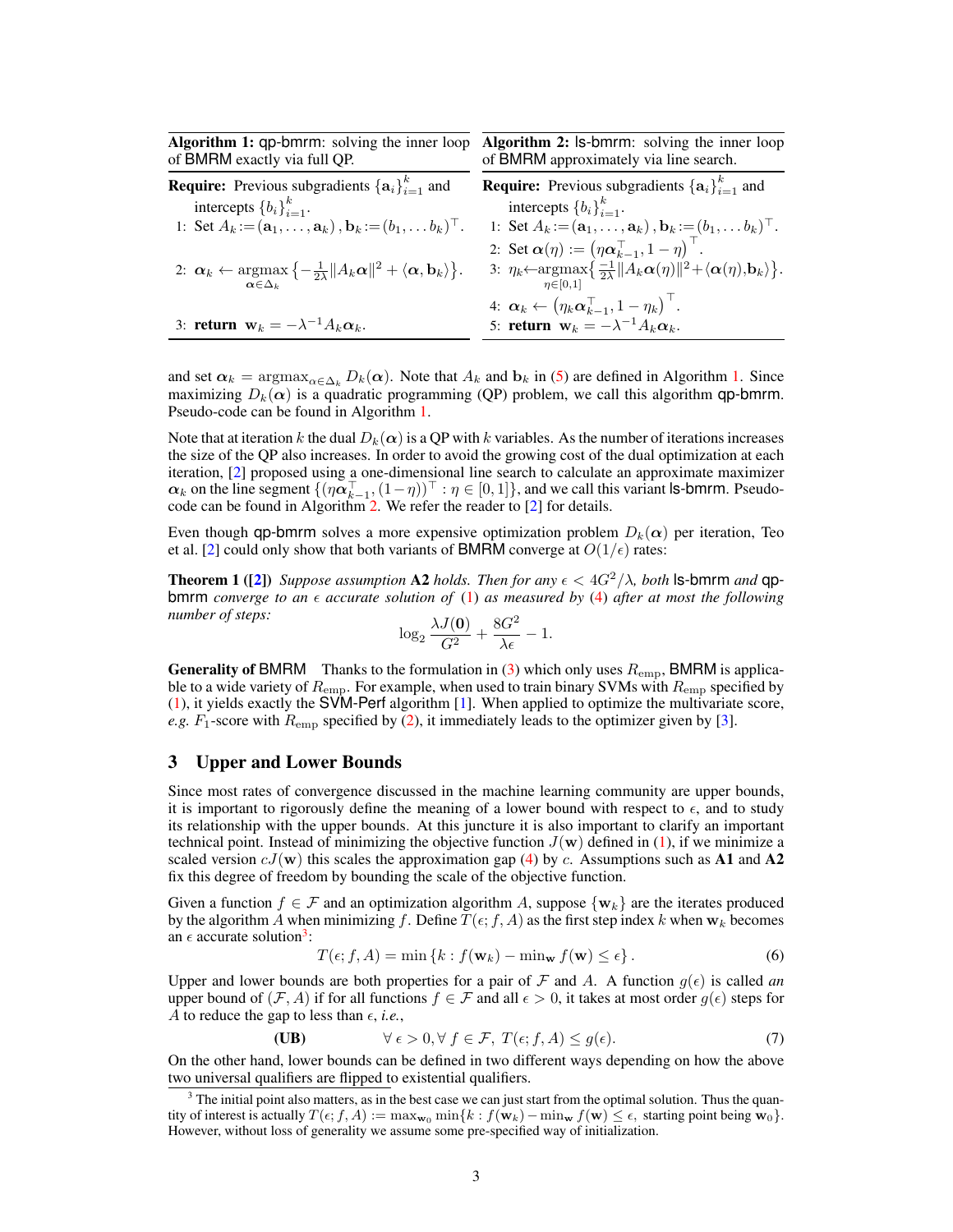| <b>Algorithms</b> | Assuming A1         |                      |                                            | Assuming A2       |                      |                      |
|-------------------|---------------------|----------------------|--------------------------------------------|-------------------|----------------------|----------------------|
|                   | UB                  | <b>SLB</b>           | WL B                                       | UB                | <b>SLB</b>           | WLB                  |
| ls-bmrm           | $\ell$              | $\Omega(1/\epsilon)$ | $\Omega(1/\epsilon)$                       | $\sqrt{\epsilon}$ | $\Omega(1/\epsilon)$ | $\Omega(1/\epsilon)$ |
| qp-bmrm           | $\epsilon$          | open                 | open                                       | $\ell$            | open                 | $(1/\epsilon)$       |
| <b>Nesterov</b>   | ′€<br>$\mathcal{N}$ | $\epsilon$           | $\Omega(1)$<br>$\epsilon$<br>$\mathcal{N}$ | n/a               | n/a                  | n/a                  |

Table 1: Summary of the known upper bounds and our lower bounds. Note:  $A1 \Rightarrow A2$ , but not vice versa.  $SLB \Rightarrow WLB$ , but not vice versa. UB is tight, if it matches WLB.

• Strong lower bounds (SLB)  $h(\epsilon)$  is called *a* SLB of  $(\mathcal{F}, A)$  if there exists a function  $\tilde{f} \in \mathcal{F}$ , such that for all  $\epsilon > 0$  it takes at least  $h(\epsilon)$  steps for A to find an  $\epsilon$  accurate solution of  $\tilde{f}$ :

(SLB) 
$$
\exists \tilde{f} \in \mathcal{F}, \ s.t. \ \forall \ \epsilon > 0, \ T(\epsilon; \tilde{f}, A) \ge h(\epsilon).
$$
 (8)

• Weak lower bound (WLB)  $h(\epsilon)$  is called *a* WLB of  $(\mathcal{F}, A)$  if for any  $\epsilon > 0$ , there exists a function  $f_{\epsilon} \in \mathcal{F}$  depending on  $\epsilon$ , such that it takes at least  $h(\epsilon)$  steps for A to find an  $\epsilon$  accurate solution of  $f_{\epsilon}$ :

(WLB) 
$$
\forall \epsilon > 0, \exists f_{\epsilon} \in \mathcal{F}, \ s.t. \ T(\epsilon; f_{\epsilon}, A) \geq h(\epsilon).
$$
 (9)

Clearly, the existence of a SLB implies a WLB. However, it is usually much harder to establish SLB than WLB. Fortunately, WLBs are sufficient to refute upper bounds or to establish their tightness. The size of the function class  $\mathcal F$  affects the upper and lower bounds in opposite ways. Suppose  $\mathcal{F}' \subset \mathcal{F}$ . Proving upper (resp. lower) bounds on  $(\mathcal{F}', A)$  is usually easier (resp. harder) than proving upper (resp. lower) bounds for  $(\mathcal{F}, A)$ .

# 4 Constructing Lower Bounds

Letting the minimizer of  $J(\mathbf{w})$  be  $\mathbf{w}^*$ , we are interested in bounding the *primal gap* of the iterates  $w_k$ :  $\tilde{J}(w_k) - J(w^*)$ . Datasets will be constructed explicitly whose resulting objective  $J(w)$  will be shown to attain the lower bounds of the algorithms. The  $R_{\text{emp}}$  for both the hinge loss in (1) and the  $F_1$ -score in (2) will be covered, and our results are summarized in Table 1. Note that as assumption A1 implies A2 and SLB implies WLB, some entries of the table imply others.

#### 4.1 Strong Lower Bounds for Solving Linear SVMs using ls-bmrm

We first prove the  $\Omega(1/\epsilon)$  lower bound for ls-bmrm on SVM problems under assumption A1. Consider a one dimensional training set with four examples:  $(x_1, y_1) = (-1, -1), (x_2, y_2) = (-\frac{1}{2}, -1),$  $(x_1, y_1) = \begin{pmatrix} 1 \\ 2 \end{pmatrix}, (x_4, y_4) = (1, 1)$ . Setting  $\lambda = \frac{1}{16}$ , the regularized risk (1) can be written as (using  $(x_3, y_3) = \begin{pmatrix} \frac{1}{2}, 1 \end{pmatrix}, (x_4, y_4) = (1, 1)$ . Setting  $\lambda = \frac{1}{16}$ , the regularized risk (1) can w instead of w as it is now a scalar):

$$
\lim_{w \in \mathbb{R}} J(w) = \frac{1}{32}w^2 + \frac{1}{2}\left[1 - \frac{w}{2}\right]_+ + \frac{1}{2}\left[1 - w\right]_+.
$$
\n(10)

The minimizer of  $J(w)$  is  $w^* = 2$ , which can be verified by the fact that 0 is in the subdifferential of *J* at  $w^*$ :  $0 \in \partial J(2) = \left\{ \frac{2}{16} - \frac{1}{2} \frac{1}{2} \alpha : \alpha \in [0,1] \right\}$ . So  $J(w^*) = \frac{1}{8}$ . Choosing  $w_0 = 0$ , we have

**Theorem 2** 
$$
\lim_{k \to \infty} k (J(w_k) - J(w^*)) = \frac{1}{4}
$$
, i.e.  $J(w_k)$  converges to  $J(w^*)$  at  $1/k$  rate.

The proof relies on two lemmata. The first shows that the iterates generated by  $|S\text{-}\text{bmm}$  on  $J(w)$ satisfy the following recursive relations.

**Lemma 3** *For*  $k \geq 1$ *, the following recursive relations hold true* 

$$
w_{2k+1} = 2 + \frac{8\alpha_{2k-1,1} (w_{2k-1} - 4\alpha_{2k-1,1})}{w_{2k-1} (w_{2k-1} + 4\alpha_{2k-1,1})} > 2, \quad \text{and} \quad w_{2k} = 2 - \frac{8\alpha_{2k-1,1}}{w_{2k-1}} \in (1, 2). \tag{11}
$$

$$
\alpha_{2k+1,1} = \frac{w_{2k-1}^2 + 16\alpha_{2k-1,1}^2}{(w_{2k-1} + 4\alpha_{2k-1,1})^2} \alpha_{2k-1,1}
$$
, where  $\alpha_{2k+1,1}$  is the first coordinate of  $\alpha_{2k+1}$ . (12)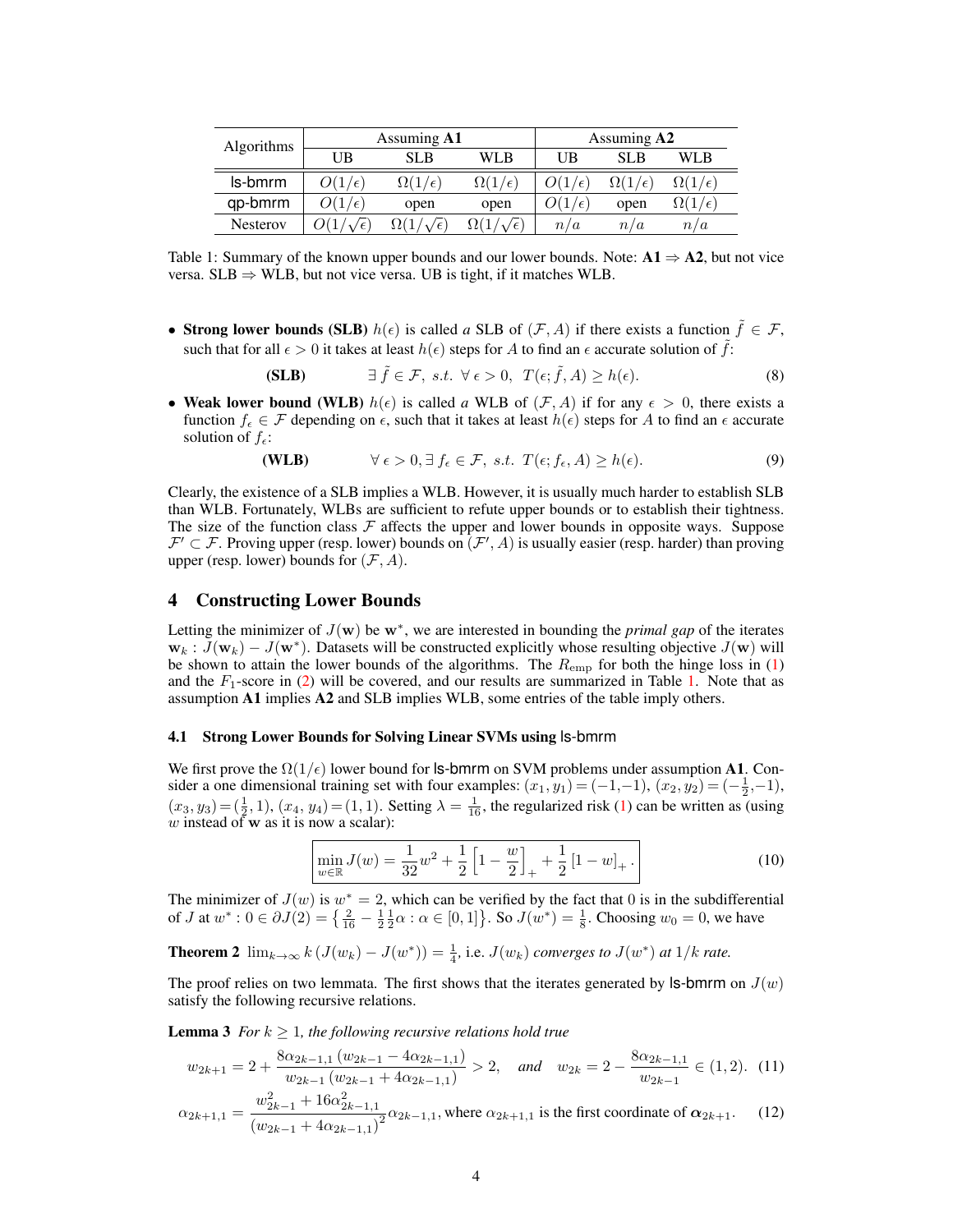The proof is lengthy and is available at [7, Appendix B]. These recursive relations allow us to derive the convergence rate of  $\alpha_{2k-1,1}$  and  $w_k$  (see proof in [7, Appendix C]):

**Lemma 4**  $\lim_{k\to\infty} k\alpha_{2k-1,1} = \frac{1}{4}$ *. Combining with* (11)*, we get*  $\lim_{k\to\infty} k|2 - w_k| = 2$ *.* 

Now that  $w_k$  approaches 2 at the rate of  $O(1/k)$ , it is finally straightforward to translate it into the rate at which  $\hat{J}(w_k)$  approaches  $J(w^*)$ . See the proof of Theorem 2 in [7, Appendix D].

# 4.2 Weak Lower Bounds for Solving Linear SVMs using qp-bmrm

Theorem 1 gives an upper bound on the convergence rate of  $qp$ -bmrm, assuming that  $R_{emp}$  satisfies the assumption A2. In this section we further demonstrate that this  $O(1/\epsilon)$  rate is also a WLB (hence tight) even when the  $R_{\text{emp}}$  is specialized to SVM objectives satisfying A2.

Given  $\epsilon > 0$ , define  $n = \lfloor 1/\epsilon \rfloor$  and construct a dataset  $\{(x_i, y_i)\}_{i=1}^n$  as  $y_i = (-1)^i$  and  $x_i = (-1)^i$  $(-1)^i$   $(n\mathbf{e}_{i+1} + \sqrt{n}\mathbf{e}_1) \in \mathbb{R}^{n+1}$ . Then the corresponding objective function (1) is

$$
J(\mathbf{w}) = \frac{\|\mathbf{w}\|^{2}}{2} + R_{\text{emp}}(\mathbf{w}), \text{ where } R_{\text{emp}}(\mathbf{w}) = \frac{1}{n} \sum_{i=1}^{n} [1 - y_{i} \langle \mathbf{w}, \mathbf{x}_{i} \rangle]_{+} = \frac{1}{n} \sum_{i=1}^{n} [1 - \sqrt{n} w_{1} - n w_{i+1}]_{+}.
$$

It is easy to see that the minimizer  $\mathbf{w}^* = \frac{1}{2}(\frac{1}{\sqrt{n}}, \frac{1}{n}, \frac{1}{n}, \dots, \frac{1}{n})^\top$  and  $J(\mathbf{w}^*) = \frac{1}{4n}$ . In fact, simply check that  $y_i \langle \mathbf{w}^*, \mathbf{x}_i \rangle = 1$ , so  $\partial J(\mathbf{w}^*) = \left\{ \mathbf{w}^* - \left( \frac{1}{\sqrt{n}} \sum_{i=1}^n \alpha_i, \alpha_1, \dots, \alpha_n \right)^\top : \alpha_i \in [0, 1] \right\}$ , and setting all  $\alpha_i = \frac{1}{2n}$  yields the subgradient 0. Our key result is the following theorem.

**Theorem 5** Let  $\mathbf{w}_0 = (\frac{1}{\sqrt{n}}, 0, 0, \ldots)^\top$ . Suppose running **qp-bmrm** on the objective function (13) *produces iterates*  $w_1, \ldots, w_k, \ldots$  *Then it takes* qp-bmrm *at least*  $\left\lfloor \frac{2}{3\epsilon} \right\rfloor$  *steps to find an*  $\epsilon$  *accurate solution. Formally,*  $\min_{i\in[k]}J(\mathbf{w}_i)-J(\mathbf{w}^*)=\frac{1}{2k}+\frac{1}{4n}$  $\frac{1}{4n}$  for all  $k \in [n]$ , hence  $\min_{i \in [k]} J(\mathbf{w}_i) - J(\mathbf{w}^*) > \epsilon$  for all  $k < \frac{2}{3\epsilon}$ .

Indeed, after taking n steps,  $w_n$  will cut a subgradient  $a_{n+1} = 0$  and  $b_{n+1} = 0$ , and then the minimizer of  $J_{n+1}(\mathbf{w})$  gives exactly  $\mathbf{w}^*$ .

**Proof** Since 
$$
R_{\text{emp}}(\mathbf{w}_0) = 0
$$
 and  $\partial R_{\text{emp}}(\mathbf{w}_0) = \left\{ \frac{-1}{n} \sum_{i=1}^n \alpha_i y_i \mathbf{x}_i : \alpha_i \in [0, 1] \right\}$ , we can choose  
\n
$$
\mathbf{a}_1 = -\frac{1}{n} y_1 \mathbf{x}_1 = \left( -\frac{1}{\sqrt{n}}, -1, 0, \ldots \right)^\top, \quad b_1 = R_{\text{emp}}(\mathbf{w}_0) - \langle \mathbf{a}_1, \mathbf{w}_0 \rangle = 0 + \frac{1}{n} = \frac{1}{n}, \text{ and}
$$
\n
$$
\mathbf{w}_1 = \operatorname*{argmin}_{\mathbf{w}} \left\{ \frac{1}{2} ||\mathbf{w}||^2 - \frac{1}{\sqrt{n}} w_1 - w_2 + \frac{1}{n} \right\} = \left( \frac{1}{\sqrt{n}}, 1, 0, \ldots \right)^\top.
$$

In general, we claim that the k-th iterate  $w_k$  produced by qp-bmrm is given by

$$
\mathbf{w}_k = \left(\frac{1}{\sqrt{n}}, \overbrace{\frac{1}{k}}, \dots, \frac{1}{k}, 0, \dots\right)^\top.
$$

We prove this claim by induction on k. Assume the claim holds true for steps  $1, \ldots, k$ , then it is easy to check that  $R_{\text{emp}}(\mathbf{w}_k) = 0$  and  $\partial R_{\text{emp}}(\mathbf{w}_k) = \left\{ \frac{-1}{n} \sum_{i=k+1}^n \alpha_i y_i \mathbf{x}_i : \alpha_i \in [0,1] \right\}$ . Thus we can again choose

$$
\mathbf{a}_{k+1} = -\frac{1}{n} y_{k+1} \mathbf{x}_{k+1}, \quad \text{and} \quad b_{k+1} = R_{\text{emp}}(\mathbf{w}_k) - \langle \mathbf{a}_{k+1}, \mathbf{w}_k \rangle = \frac{1}{n}, \text{ so}
$$
\n
$$
\mathbf{w}_{k+1} = \operatorname*{argmin}_{\mathbf{w}} \left\{ \frac{1}{2} \|\mathbf{w}\|^2 + \max_{1 \le i \le k+1} \left\{ \langle \mathbf{a}_i, \mathbf{w} \rangle + b_i \right\} \right\} = \left( \frac{1}{\sqrt{n}}, \overbrace{\frac{1}{k+1}, \dots, \frac{1}{k+1}}^{\text{L copies}}, 0, \dots \right)^{\top},
$$
\nwhich can be verified by checking that  $\partial J_{k+1}(\mathbf{w}_{k+1}) = \left\{ \mathbf{w}_{k+1} + \sum_{i \in \mathcal{I}} \sum_{i \in \mathcal{I}} \partial_i \partial_i \right\} \in \Delta_{k+1} \right\}$ 

which can be verified by checking that  $\partial J_{k+1}(\mathbf{w}_{k+1}) = \left\{ \mathbf{w}_{k+1} + \sum_{i \in [k+1]} \alpha_i \mathbf{a}_i : \alpha \in \Delta_{k+1} \right\}$  ∋ **0.** All that remains is to observe that  $J(\mathbf{w}_k) = \frac{1}{2k} + \frac{1}{2n}$  while  $J(\mathbf{w}^*) = \frac{1}{4n}$  from which it follows that  $J(\mathbf{w}_k) - J(\mathbf{w}^*) = \frac{1}{2k} + \frac{1}{4n}$  as claimed.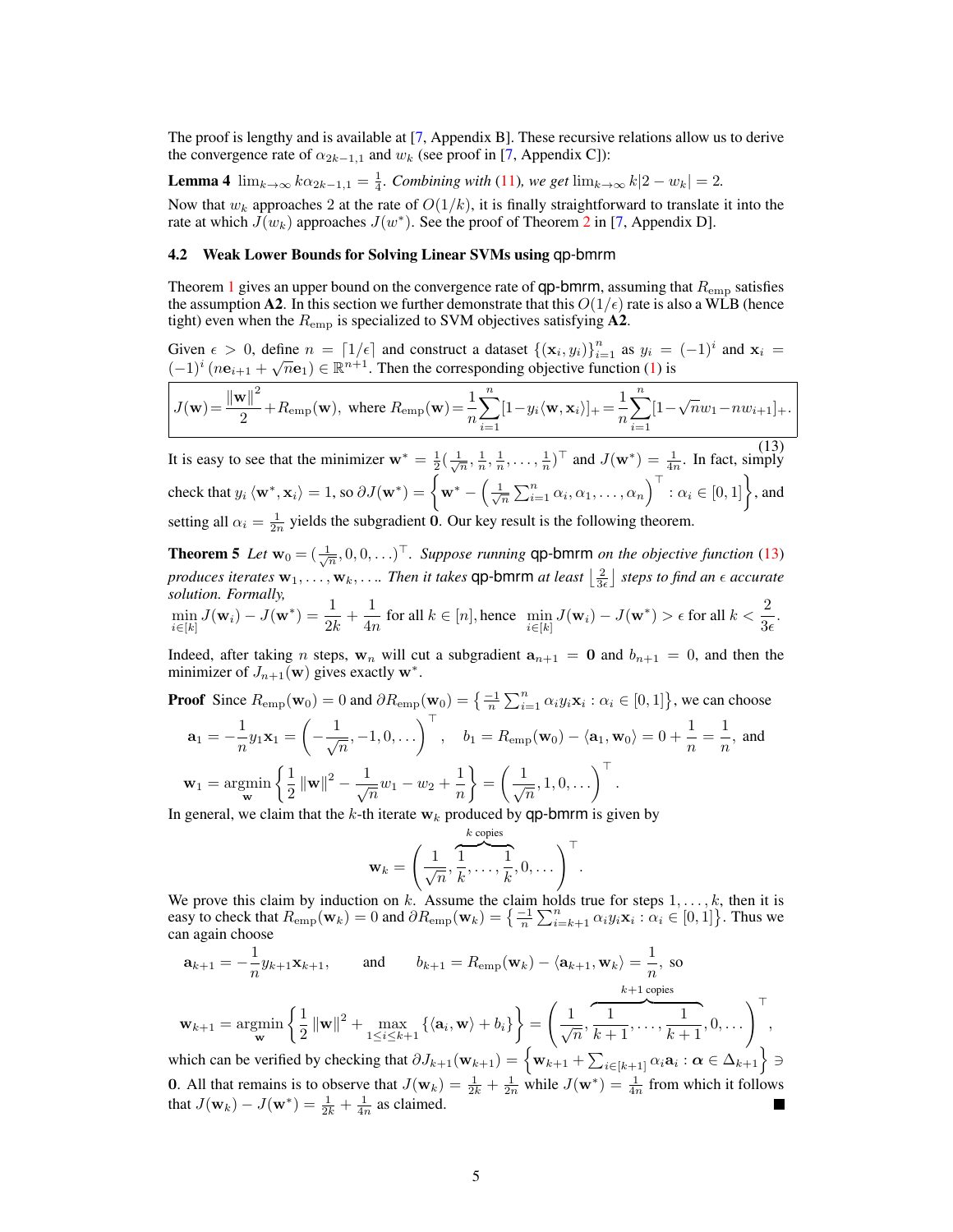As an aside, the subgradient of the  $R_{\text{emp}}$  in (13) does have Euclidean norm  $\sqrt{2n}$  at  $w = 0$ . However, in the above run of qp-bmrm,  $\partial R_{\text{emp}}(w_0), \dots, \partial R_{\text{emp}}(w_n)$  always contains a subgradient with norm 1. So if we restrict the feasible region to  $\{n^{-1/2}\}\times[0,\infty]^n$ , then  $J(\mathbf{w})$  does satisfy the assumption A2 and the optimal solution does not change. This is essentially a local satisfaction of A2. In fact, having a bounded subgradient of  $R_{\text{emp}}$  at all  $w_k$  is sufficient for qp-bmrm to converge at the rate in Theorem 1.

However when we assume A1 which is more restrictive than A2, it remains an open question to determine whether the  $O(1/\epsilon)$  rates are optimal for qp-bmrm on SVM objectives. Also left open is the SLB for qp-bmrm on SVMs.

#### 4.3 Weak Lower Bounds for Optimizing  $F_1$ -score using qp-bmrm

 $F_1$ -score is defined by using the contingency table:  $F_1(\bar{y}, y) := \frac{2a}{2a + b + c}$ . Given  $\epsilon > 0$ , define  $n = \lceil 1/\epsilon \rceil + 1$  and construct a dataset  $\{(\mathbf{x}_i, y_i)\}_{i=1}^{n}$  as follows:  $\mathbf{x}_i = -\frac{n}{2\sqrt{n}}$  $\alpha_i = -\frac{n}{2\sqrt{3}}e_1 - \frac{n}{2}e_{i+1} \in \mathbb{R}^{n+1}$  with  $y_i = -1$  for all  $i \in [n-1]$ , and  $\mathbf{x}_n = \frac{\sqrt{3}n}{2} \mathbf{e}_1 + \frac{n}{2} \mathbf{e}_{n+1} \in \mathbb{R}^{n+1}$  with  $y_n = +1$ . So there is only one positive training example. Then the corresponding objective function is  $y=1$  |y = -1  $\bar{y} = 1$  $\bar{y}=-1$  c d Contingency table.

$$
J(\mathbf{w}) = \frac{1}{2} ||\mathbf{w}||^2 + \max_{\bar{\mathbf{y}}} \left[ 1 - F_1(\mathbf{y}, \bar{\mathbf{y}}) + \frac{1}{n} \sum_{i=1}^n y_i \langle \mathbf{w}, \mathbf{x}_i \rangle (y_i \bar{y}_i - 1) \right]. \tag{14}
$$

**Theorem 6** Let  $\mathbf{w}_0 = \frac{1}{\sqrt{2}}$  $\frac{1}{3}$ e $_1$ *. Then* <code>qp-bmrm</code> takes at least  $\left\lfloor\frac{1}{3\epsilon}\right\rfloor$  steps to find an  $\epsilon$  accurate solution.  $J(\mathbf{w}_k) - \min_{\mathbf{w}} J(\mathbf{w}) \geq \frac{1}{2}$ 2  $\sqrt{1}$  $\frac{1}{k} - \frac{1}{n-1}$  $n-1$  $\bigg\{\forall k\in[n-1],\ \text{hence}\min_{i\in[k]}J(\mathbf{w}_i)-\min_{\mathbf{w}}J(\mathbf{w})>\epsilon\ \forall k<\frac{1}{3\epsilon}.$ 

**Proof** A rigorous proof can be found in [7, Appendix E], we provide a sketch here. The crux is to show

$$
\mathbf{w}_k = \left(\frac{1}{\sqrt{3}}, \overbrace{\frac{1}{k}}, \dots, \frac{1}{k}, 0, \dots\right)^\top \quad \forall k \in [n-1].
$$
 (15)

We prove (15) by induction. Assume it holds for steps  $1, \ldots, k$ . Then at step  $k + 1$  we have

$$
\frac{1}{n}y_i\langle \mathbf{w}_k, \mathbf{x}_i \rangle = \begin{cases} \frac{1}{6} + \frac{1}{2k} & \text{if } i \in [k] \\ \frac{1}{6} & \text{if } k+1 \leq i \leq n-1 \\ \frac{1}{2} & \text{if } i = n \end{cases}
$$
(16)

For convenience, define the term in the max in  $(14)$  as

$$
\Upsilon_k(\bar{\mathbf{y}}) := 1 - F_1(\mathbf{y}, \bar{\mathbf{y}}) + \frac{1}{n} \sum_{i=1}^n y_i \langle \mathbf{w}_k, \mathbf{x}_i \rangle (y_i \bar{y}_i - 1).
$$

Then it is not hard to see that the following assignments of  $\bar{y}$  (among others) maximize  $\Upsilon_k$ : a) correct labeling, b) only misclassify the positive training example  $x_n$  (*i.e.*,  $\bar{y}_n = -1$ ), c) only misclassify *one* negative training example in  $x_{k+1}, \ldots, x_{n-1}$  into positive. And  $\Upsilon_k$  equals 0 at all these assignments. For a proof, consider two cases. If  $\bar{y}$  misclassifies the positive training example, then  $F_1(\mathbf{y}, \bar{\mathbf{y}}) = 0$  and by (16) we have

$$
\Upsilon_k(\bar{\mathbf{y}}) = 1 - 0 + \frac{1}{n} \sum_{i=1}^{n-1} y_i \langle \mathbf{w}_k, \mathbf{x}_i \rangle (y_i \bar{y}_i - 1) + \frac{1}{2}(-1 - 1) = \frac{k+3}{6k} \sum_{i=1}^k (y_i \bar{y}_i - 1) + \frac{1}{6} \sum_{i=k+1}^{n-1} (y_i \bar{y}_i - 1) \le 0.
$$

Suppose  $\bar{y}$  correctly labels the positive example, but misclassifies  $t_1$  examples in  $x_1, \ldots, x_k$  and  $t_2$ examples in  $\mathbf{x}_{k+1}, \dots, \mathbf{x}_{n-1}$  (into positive). Then  $F_1(\mathbf{y}, \bar{\mathbf{y}}) = \frac{2}{2+t_1+t_2}$ , and

$$
\begin{split} \Upsilon_k(\bar{\mathbf{y}}) &= 1 - \frac{2}{2 + t_1 + t_2} + \left(\frac{1}{6} + \frac{1}{2k}\right) \sum_{i=1}^k (y_i \bar{y}_i - 1) + \frac{1}{6} \sum_{i=k+1}^{n-1} (y_i \bar{y}_i - 1) \\ &= \frac{t_1 + t_2}{2 + t_1 + t_2} - \left(\frac{1}{3} + \frac{1}{k}\right) t_1 - \frac{1}{3} t_2 \le \frac{t - t^2}{3(2 + t)} \le 0 \quad (t := t_1 + t_2). \end{split}
$$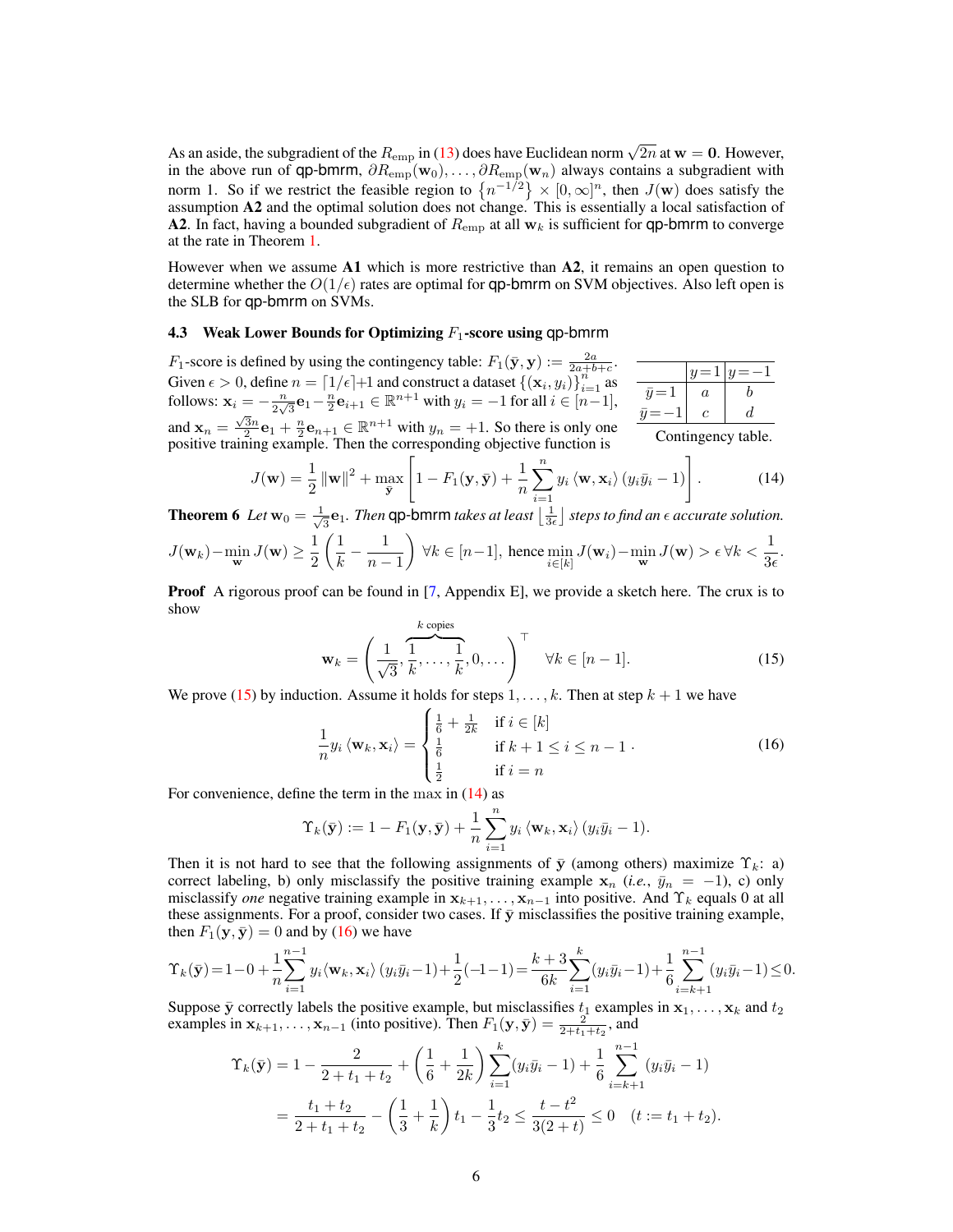$n-k-1$  copies

 $k$  copies

So we can pick  $\bar{y}$  as (  $\overline{-1,\ldots,-1},+1,$  $\overline{{-1,\ldots,-1}}, +1)^\top$  which only misclassifies  $\mathbf{x}_{k+1}$ , and get

$$
\mathbf{a}_{k+1} = \frac{-2}{n} y_{k+1} \mathbf{x}_{k+1} = -\frac{1}{\sqrt{3}} \mathbf{e}_1 - \mathbf{e}_{k+2}, \quad b_{k+1} = R_{\text{emp}}(\mathbf{w}_k) - \langle \mathbf{a}_{k+1}, \mathbf{w}_k \rangle = 0 + \frac{1}{3} = \frac{1}{3},
$$
  

$$
\mathbf{w}_{k+1} = \operatorname*{argmin}_{\mathbf{w}} \frac{1}{2} ||\mathbf{w}||^2 + \max_{i \in [k+1]} \{ \langle \mathbf{a}_i, \mathbf{w} \rangle + b_i \} = \left( \frac{1}{\sqrt{3}}, \frac{1}{k+1}, \dots, \frac{1}{k+1}, 0, \dots \right)^\top.
$$

which can be verified by  $\partial J_{k+1}(\mathbf{w}_{k+1}) = \left\{ \mathbf{w}_{k+1} + \sum_{i=1}^{k+1} \alpha_i \mathbf{a}_i : \boldsymbol{\alpha} \in \Delta_{k+1} \right\} \ni \mathbf{0}$  (just set all  $\alpha_i = \frac{1}{k+1}$ . So (15) holds for step  $k + 1$ . End of induction.

All that remains is to observe that  $J(\mathbf{w}_k) = \frac{1}{2}(\frac{1}{3} + \frac{1}{k})$  while  $\min_{\mathbf{w}} J(\mathbf{w}) \le J(\mathbf{w}_{n-1}) = \frac{1}{2}(\frac{1}{3} + \frac{1}{n-1})$ from which it follows that  $J(\mathbf{w}_k) - \min_{\mathbf{w}} J(\mathbf{w}) \ge \frac{1}{2}(\frac{1}{k} - \frac{1}{n-1})$  as claimed in Theorem 6.

# 5 An  $O(nd/\sqrt{\epsilon})$  Algorithm for Training Binary Linear SVMs

The lower bounds we proved above show that CPM such as BMRM require  $\Omega(1/\epsilon)$  iterations to converge. We now show that this is an inherent limitation of CPM and not an artifact of the problem. To demonstrate this, we will show that one can devise an algorithm for problems (1) and (2) which will converge in  $O(1/\sqrt{\epsilon})$  iterations. The key difficulty stems from the non-smoothness of the objective function, which renders second and higher order algorithms such as L-BFGS inapplicable. However, thanks to [7, Theorem 7 in Appendix A], the Fenchel dual of (1) is a convex smooth function with a Lipschitz continuous gradient, which are easy to optimize.

To formalize the idea of using the Fenchel dual, we can abstract from the objectives (1) and (2) a *composite* form of objective functions used in machine learning with linear models:

$$
\min_{\mathbf{w}\in Q_1} J(\mathbf{w}) = f(\mathbf{w}) + g^*(A\mathbf{w}), \quad \text{where } Q_1 \text{ is a closed convex set.} \tag{17}
$$

Here,  $f(\mathbf{w})$  is a strongly convex function corresponding to the regularizer, Aw stands for the output of a linear model, and  $g^*$  encodes the empirical risk measuring the discrepancy between the correct labels and the output of the linear model. Let the domain of g be  $Q_2$ . It is well known that [e.g. 8, Theorem 3.3.5] under some mild constraint qualifications, the adjoint form of  $J(\mathbf{w})$ :

$$
D(\alpha) = -g(\alpha) - f^*(-A^{\top}\alpha), \quad \alpha \in Q_2 \tag{18}
$$

satisfies  $J(\mathbf{w}) \geq D(\alpha)$  and  $\inf_{\mathbf{w} \in Q_1} J(\mathbf{w}) = \sup_{\alpha \in Q_2} D(\alpha)$ .

**Example 1: binary SVMs with bias.** Let  $A := -Y X^{\top}$  where  $Y := diag(y_1, \ldots, y_n)$  and  $X :=$  $(\mathbf{x}_1,\ldots,\mathbf{x}_n)$ ,  $f(\mathbf{w}) = \frac{\lambda}{2} {\lVert \mathbf{w} \rVert}^2$ ,  $g^*(\mathbf{u}) = \min_{b \in \mathbb{R}} \frac{1}{n} \sum_{i=1}^n [1 + u_i - y_i b]_+$  which corresponds to  $g(\alpha) = -\sum_i \alpha_i$ . Then the adjoint form turns out to be the well known SVM dual objective function:

$$
D(\boldsymbol{\alpha}) = \sum_{i} \alpha_i - \frac{1}{2\lambda} \boldsymbol{\alpha}^\top Y X^\top XY \boldsymbol{\alpha}, \quad \boldsymbol{\alpha} \in Q_2 = \left\{ \boldsymbol{\alpha} \in [0, n^{-1}]^n : \sum_{i} y_i \alpha_i = 0 \right\}.
$$
 (19)

**Example 2: multivariate scores.** Denote A as a  $2^n$ -by-d matrix where the y-th row is  $\sum_{i=1}^n \mathbf{x}_i^\top (\bar{y}_i - y_i)$  for each  $\bar{\mathbf{y}} \in \{-1, +1\}^n$ ,  $f(\mathbf{w}) = \frac{\lambda}{2} ||\mathbf{w}||^2$ ,  $g^*(\mathbf{u}) = \max_{\bar{\mathbf{y}}} [\Delta(\mathbf{y}, \bar{\mathbf{y}}) + \frac{1}{n} u_{\bar{\mathbf{y}}}]$ which corresponds to  $g(\alpha) = -n \sum_{\bar{y}} \Delta(y, \bar{y}) \alpha_{\bar{y}}$ , we recover the primal objective (2) for multivariate performance measure. Its adjoint form is

$$
D(\boldsymbol{\alpha}) = -\frac{1}{2\lambda} \boldsymbol{\alpha}^\top A A^\top \boldsymbol{\alpha} + n \sum_{\bar{\mathbf{y}}} \Delta(\mathbf{y}, \bar{\mathbf{y}}) \alpha_{\bar{\mathbf{y}}}, \ \ \boldsymbol{\alpha} \in Q_2 = \left\{ \boldsymbol{\alpha} \in [0, n^{-1}]^{2^n} : \sum_{\bar{\mathbf{y}}} \alpha_{\bar{\mathbf{y}}} = \frac{1}{n} \right\}. \tag{20}
$$

In a series of papers [6, 9, 10], Nesterov developed *optimal* gradient based methods for minimizing the composite objectives with primal (17) and adjoint (18). A sequence of  $w_k$  and  $\alpha_k$  is produced such that under assumption **A1** the duality gap  $J(\mathbf{w}_k) - D(\mathbf{\alpha}_k)$  is reduced to less than  $\epsilon$  after at most  $k = O(1/\sqrt{\epsilon})$  steps. We refer the readers to [9, 11] for details.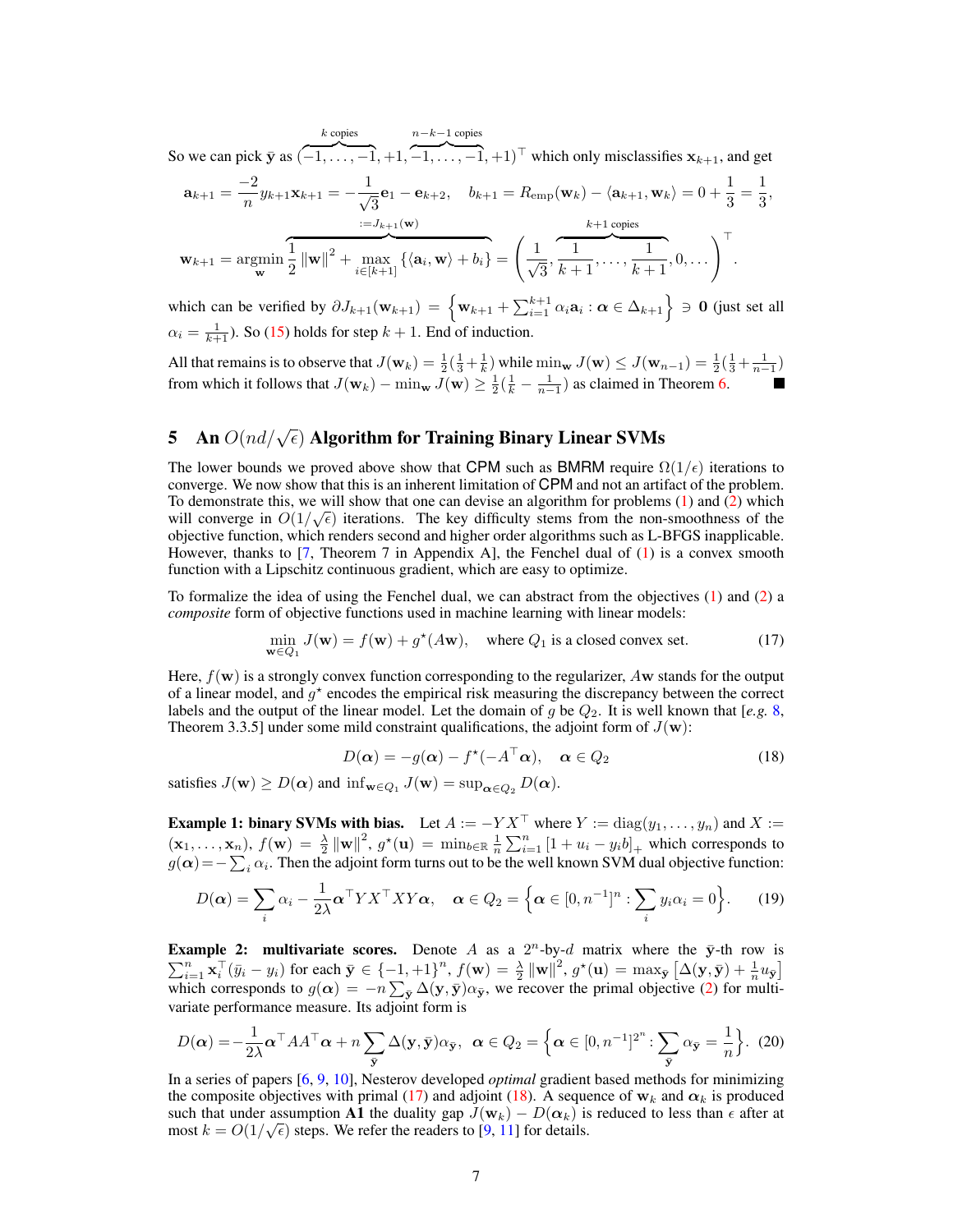#### 5.1 Efficient Projections in Training SV Models with Optimal Gradient Methods

However, applying Nesterov's algorithm is challenging, because it requires an *efficient* subroutine for computing projections onto the set of constraints  $Q_2$ . This projection can be either an Euclidean projection or a Bregman projection.

Example 1: binary SVMs with bias. In this case we need to compute the Euclidean projection to  $Q_2$  defined by (19), which entails solving a Quadratic Programming problem with a diagonal Hessian, many box constraints, and a single equality constraint. We present an  $O(n)$  algorithm for this task in  $[11,$  Section 5.5.1]. Plugging this into the algorithm described in  $[9]$  and noting that this task in [11, Section 5.5.1]. Plugging this into the algorithm described in [9] and noting that all intermediate steps of the algorithm can be computed in  $O(nd)$  time directly yield a  $O(nd/\sqrt{\epsilon})$ algorithm. More detailed description of the algorithm is available in [11].

**Example 2: multivariate scores.** Since the dimension of  $Q_2$  in (20) is exponentially large in  $n$ , Euclidean projection is intractable and we resort to Bregman projection. Given a differentiable convex function F on  $Q_2$ , a point  $\alpha$ , and a direction g, we can define the Bregman projection as:

$$
V(\boldsymbol{\alpha}, \mathbf{g}) := \operatorname*{argmin}_{\bar{\boldsymbol{\alpha}} \in Q_2} F(\bar{\boldsymbol{\alpha}}) - \langle \nabla F(\boldsymbol{\alpha}) - \mathbf{g}, \bar{\boldsymbol{\alpha}} \rangle.
$$

Scaling up  $\alpha$  by a factor of n, we can choose  $F(\alpha)$  as the negative entropy  $F(\alpha) = -\sum_i \alpha_i \log \alpha_i$ . Then the application of the algorithm in [9] will endow a distribution over all possible labelings:

$$
p(\bar{\mathbf{y}}; \mathbf{w}) \propto \exp\left(c\Delta(\bar{\mathbf{y}}, \mathbf{y}) + \sum_{i} a_i \langle \mathbf{x}_i, \mathbf{w} \rangle \bar{y}_i\right), \quad \text{where } c \text{ and } a_i \text{ are constant scalars.} \tag{21}
$$

The solver will request the expectation  $\mathbb{E}_{\bar{y}}\left[\sum_i a_i \mathbf{x}_i \bar{y}_i\right]$  which in turn requires that marginal distribution of  $p(\bar{y}_i)$ . This is not as straightforward as in graphical models because  $\Delta(\bar{y}, y)$  may not decompose. Fortunately, for multivariate scores defined by contingency tables, it is possible to compute the marginals in  $O(n^2)$  time by using dynamic programming, and this cost is similar to the algorithm proposed by [3]. The detail of the dynamic programming is given in [11, Section 5.4].

# 6 Outlook and Conclusion

CPM are widely employed in machine learning especially in the context of structured prediction [12]. While upper bounds on their rates of convergence were known, lower bounds were not studied before. In this paper we set out to fill this gap by exhibiting counter examples in binary classification on which CPM require  $\Omega(1/\epsilon)$  iterations. Our examples are substantially different from the one in [13] which requires an increasing number of classes. The  $\Omega(1/\epsilon)$  lower bound is a fundamental limitation of these algorithms and not an artifact of the problem. We show this by devising an  $O(1/\sqrt{\epsilon})$ algorithm borrowing techniques from [9]. However, this algorithm assumes that the dataset is contained in a ball of bounded radius (assumption A1 Section 1). Devising a  $O(1/\sqrt{\epsilon})$  algorithm under the less restrictive assumption A2 remains an open problem.

It is important to note that the linear time algorithm in  $[11,$  Section 5.5.1] is the key to obtaining a It is important to note that the linear time algorithm in [11, Section 5.5.1] is the key to obtaining a  $O(nd/\sqrt{\epsilon})$  computational complexity for binary SVMs with bias mentioned in Section 5.1. However, this method has been rediscovered independently by many authors (including us), with the earliest known reference to the best of our knowledge being [14] in 1990. Some recent work in optimization [15] has focused on improving the practical performance, while in machine learning [16] gave an expected linear time algorithm via randomized median finding.

Choosing an optimizer for a given machine learning task is a trade-off between a number of potentially conflicting requirements. CPM are one popular choice but there are others. If one is interested in classification accuracy alone, without requiring deterministic guarantees, then online to batch conversion techniques combined with stochastic subgradient descent are a good choice [17]. While the dependence on  $\epsilon$  is still  $\Omega(1/\epsilon)$  or worse [18], one gets bounds independent of n. However, as we pointed out earlier, these algorithms are applicable only when the empirical risk decomposes over the examples.

On the other hand, one can employ coordinate descent in the dual as is done in the Sequential Minimal Optimization (SMO) algorithm of  $[19]$ . However, as  $[20]$  show, if the kernel matrix obtained by stacking  $x_i$  into a matrix X and  $X^{\top}X$  is not strictly positive definite, then SMO requires  $O(n/\epsilon)$ iterations with each iteration costing  $O(nd)$  effort. However, when the kernel matrix is strictly positive definite, then one can obtain an  $O(n^2 \log(1/\epsilon))$  bound on the number of iterations, which has better dependence on  $\epsilon$ , but is prohibitively expensive for large n. Even better dependence on  $\epsilon$  can be achieved by using interior point methods [21] which require only  $O(\log(\log(1/\epsilon))$  iterations, but the time complexity per iteration is  $O(\min\{n^2d, d^2n\})$ .